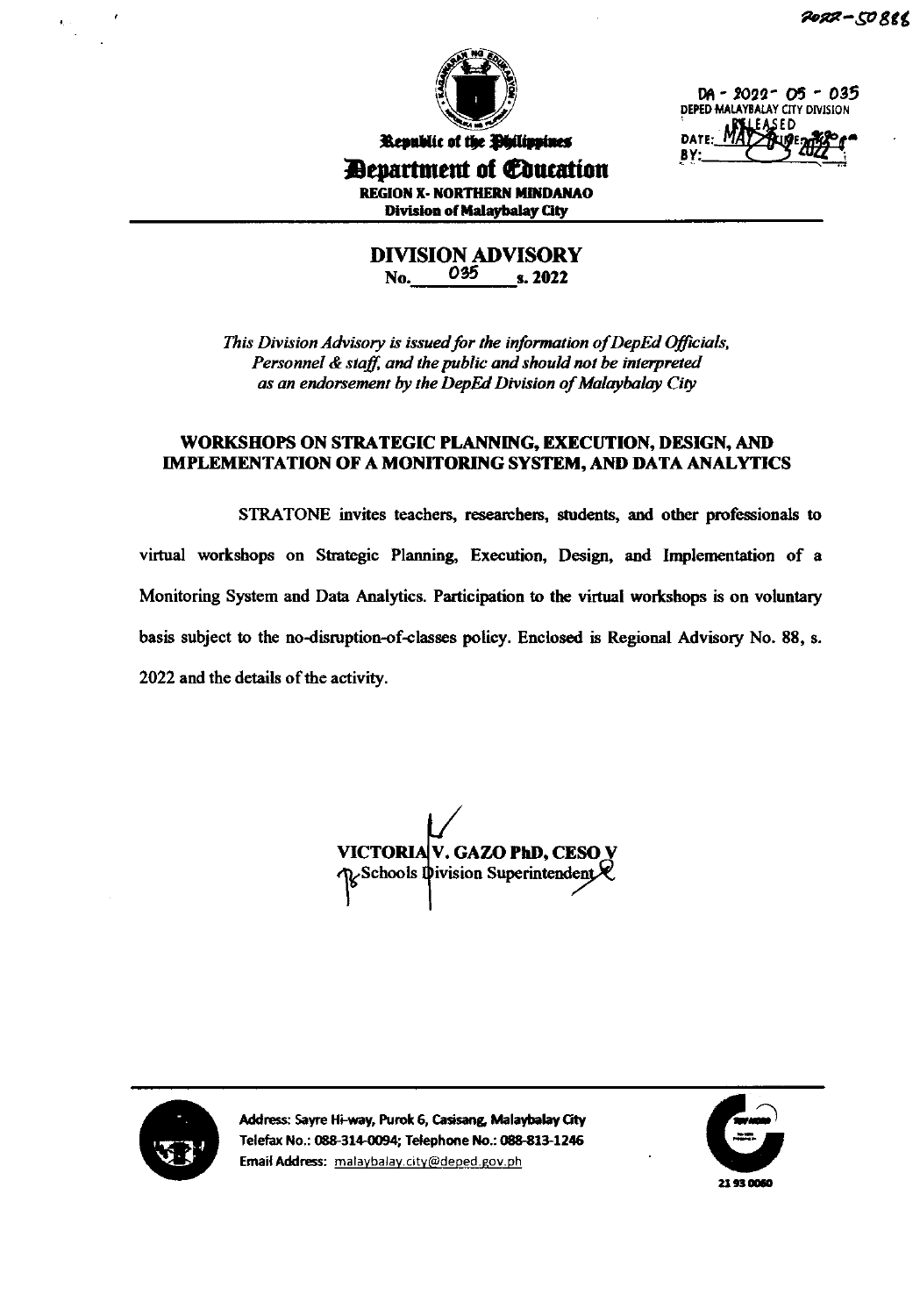

Republic of the Obilippines *Exactment of Couration* **REGION X - NORTHERN MINDANAO** 

**DEPARTMENT**<br>RECORDS SECTION, F

## Regional Advisory No.  $\frac{66}{10}$ , s. 2022 April 25, 2022 Complying with DepEd Order No. 8, s. 2013, this Office issues this Advisory not for endorsement per DO 28, s. 2001, but for the information of DepEd officials, personnel/staff, and the concerned public. (Visit deped 10.com)

## WORKSHOPS ON STRATEGIC PLANNING, EXECUTION, DESIGN, AND IMPLEMENTATION OF A MONITORING SYSTEM, AND DATA ANALYTICS

STRATONE invites teachers, researchers, students, and other professionals to virtual workshops on Strategic Planning, Execution, Design, and Implementation of a Monitoring System, and Data Analytics.

The participation of both public and private schools shall be on a voluntary basis. As such, the participants themselves shall shoulder any registration fees and travel/incidental expenses. Further, their participation shall be subject to the no-disruption-of-classes policy stipulated in DepEd Order No. 9, s. 2005 titled Instituting Measures to Increase Engaged Timeon-Task and Ensuring Compliance therewith, Section 3 of Republic Act No. 5546 (Policy on Contributions), and DepEd Order No. 66, s. 2017 (Policy on **Off-Campus Activities**).

Attached is a copy of the invitation for the specific details.

This Office directs the immediate and wide dissemination of this Advisory.

**ATCH:** As stated To be indicated in the Perpetual Index under the following subjects: **WORKSHOPS** TONE

PPRD/anne



DepEd Regional Office X, Zone 1, Upper Balulang, Cagayan de Oro City (088) 856-3932 | (088) 881-3137 | (088) 881-3031 Department of Education Region 10 region10@deped.gov.ph http://deped10.com

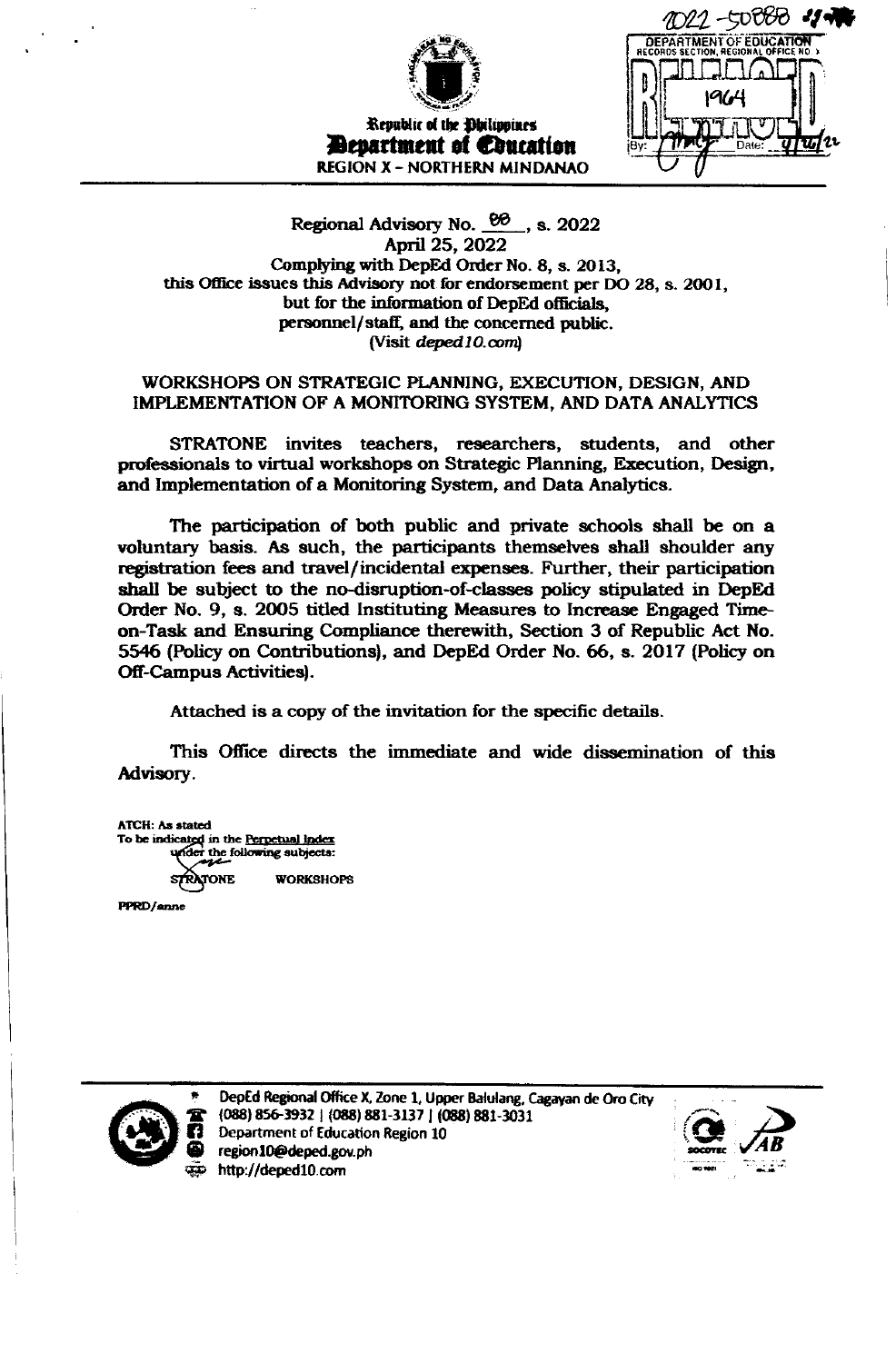

Department of Education Region 10 <region10@deped.gov.ph>

# **WORKSHOPS: Strategic Planning, Execution, Design and Implementing a Monitoring System, and Data Analytics**

1 message

Data Science and Research Webinars (STRATOne) <datascience2@strat-onephils.com> Mon, Apr 11, 2022 at 6:27 AM To: region10 <region10@deped.gov.ph>

### WORKSHOPS: Strategic Planning, Execution, Design and Implementing a Monitoring System, and Data Analytics

STRATONE will continue to offer "world-class" virtual workshops. In our workshops, the tools that we are endorsing are free (FREEWARES and OPENSOURCE). By using freewares and opensource, we are reminding you of a skill that we may have forgotten; resourcefulness. Spreadsheet, RStudion, JASP, and JAMOVI allows us to be resourceful in analyzing data and resolving problems. Hence, we are inviting you to attend:

- Fundamentals of Qualitative Research Design, Methods and Data Analysis using Freeware August 23 to 26, 2022  $(P3,500.00)$
- Focus Group Discussion (Conducting FGD and Analyzing Data from FGD): An In-depth Training Workshop July 14 and 15, 2022 (P2, 700.00)
- Questionnaire Design and Survey Implementation In-depth Training Workshop July 25 and 26, 2022 (P2,500.00)
- Introduction to Statistical Analysis in Public Health Training-Workshop <u>October 12 to 14, 2022 (P3,100.00)</u>
- Fundamentals of Strategic Planning and Execution Training Workshop July 5 to 8, 2022 (P3500.00)
- Designing and implementing a Monitoring and Evaluation System Workshop August 10 to 12, 2022 (23,100.00)
- Advanced Statistical Analysis using JASP & Jamovi September 14 to 16, 2022 (P3100.00)
- Intermediate Statistical Analysis using JASP & Jamovi In-depth Training Workshop September 28 to 30, 2022  $(P3100.00)$
- Research Writing, Sampling Techniques and Statistical Analysis In-depth Seminar Workshop August 15 to 19, 2022 (P3500.00)
- Essentials of Technical Writing and Web Content Development September 7 to 9, 2022 (?3,000.00)
- Essentials of Project Management Seminar-Workshop <u>September 21 to 23, 2022 (93,100.00)</u>
- Human Resource Analytics In-depth Training Workshop July 27 to 29, 2022 (P3,100.00) To register (copy-paste the link to your web browser): << https://forms.gle/N6Qhca5C7uEGGned6>>

\*\*\*Payment details:

Account Name: Strategic One Business Management Consultancy Firm

Account Number: 3831-0043-38

Bank: Landbank of the Philippines (Alabang Business Center Branch)

The registration fee is inclusive of digital handouts, 12% VAT, datasets, installers of the freewares and opensource (that you will use during the workshop), digital certificates (of participation, completion, and attendance), recording of the webinar, and the learning experience. STRATONE is now a Vat company.

START One has been operating for a year now, catering to the market research and training requirements of BPOs, various government agencies, and academic institutions here in the country. The STRAT One (Strategic One Business Management Consultancy Firm) is an emerging business that provides world-class webinars, training, seminar, and conferences at an affordable price for the market. We believe that learning management, marketing, business strategy, data science, and research should be affordable (the Philippines) to emerge as a leading business destination in the ASEAN. Moreover, STRAT One aims to democratize analytics here in the Philippines.

https://mail.google.com/mail/u/1/?ik=6baa5dcf74&view=pt&search=all&permthid=thread-f%3A1729762044092445992%7Cmsg-f%3A1729762044092...  $1/2$